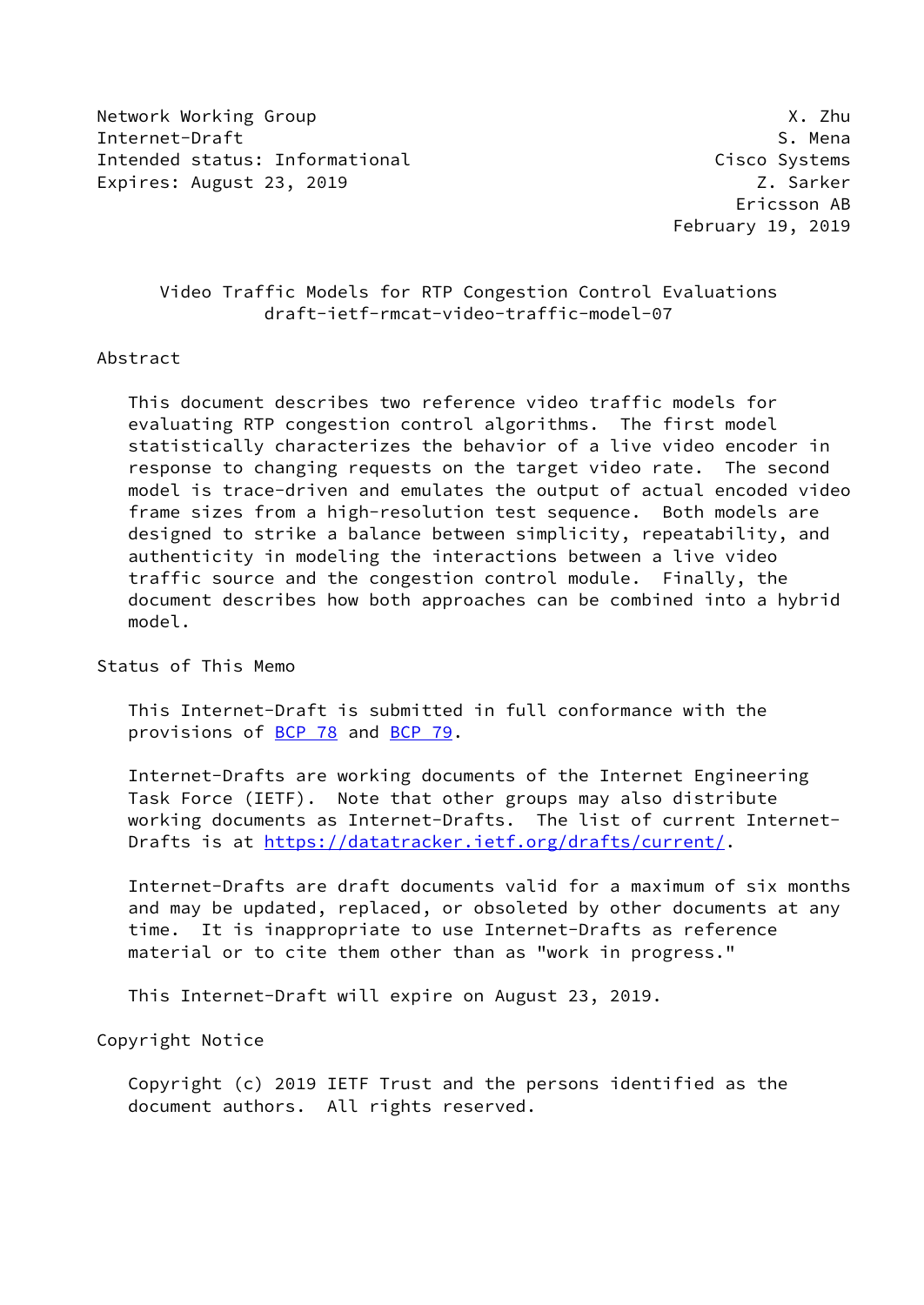<span id="page-1-1"></span>

| Internet-Draft | Video Traffic Models for RTP | February 2019 |
|----------------|------------------------------|---------------|
|----------------|------------------------------|---------------|

This document is subject to **[BCP 78](https://datatracker.ietf.org/doc/pdf/bcp78)** and the IETF Trust's Legal Provisions Relating to IETF Documents [\(https://trustee.ietf.org/license-info](https://trustee.ietf.org/license-info)) in effect on the date of publication of this document. Please review these documents carefully, as they describe your rights and restrictions with respect to this document. Code Components extracted from this document must include Simplified BSD License text as described in Section 4.e of the Trust Legal Provisions and are provided without warranty as described in the Simplified BSD License.

## Table of Contents

| $\perp$ .                                                      |  | $\overline{2}$   |
|----------------------------------------------------------------|--|------------------|
| 2.                                                             |  | $\overline{3}$   |
| Desired Behavior of A Synthetic Video Traffic Model<br>3.      |  | $\overline{3}$   |
| Interactions Between Synthetic Video Traffic Source and<br>4.  |  |                  |
| Other Components at the Sender                                 |  | $\overline{5}$   |
| A Statistical Reference Model<br>5.                            |  | $\underline{6}$  |
| Time-damped response to target rate update $\ldots$<br>5.1.    |  | $\overline{1}$   |
| 5.2. Temporary burst and oscillation during the transient      |  |                  |
|                                                                |  | 8                |
| Output rate fluctuation at steady state $\ldots$<br>5.3.       |  |                  |
| Rate range limit imposed by video content $\cdots$<br>5.4.     |  | <u>ଓ</u><br>ବାହା |
|                                                                |  |                  |
| Choosing the video sequence and generating the traces $\ldots$ |  |                  |
| 6.1.                                                           |  | 10               |
| $6.2$ . Using the traces in the synthetic codec                |  | 11               |
|                                                                |  | 11               |
| $6.2.2$ . Notes to the main algorithm                          |  | 13               |
| $6.3.$ Varying frame rate and resolution                       |  | 14               |
| Combining The Two Models<br><u>7</u> .                         |  | 14               |
| 8.                                                             |  | 16               |
| 9.                                                             |  | 16               |
|                                                                |  | 16               |
|                                                                |  | 16               |
| Normative References<br>11.1.                                  |  | 16               |
| 11.2. Informative References                                   |  | 16               |
| Authors' Addresses                                             |  | 17               |
|                                                                |  |                  |

## <span id="page-1-0"></span>[1](#page-1-0). Introduction

 When evaluating candidate congestion control algorithms designed for real-time interactive media, it is important to account for the characteristics of traffic patterns generated from a live video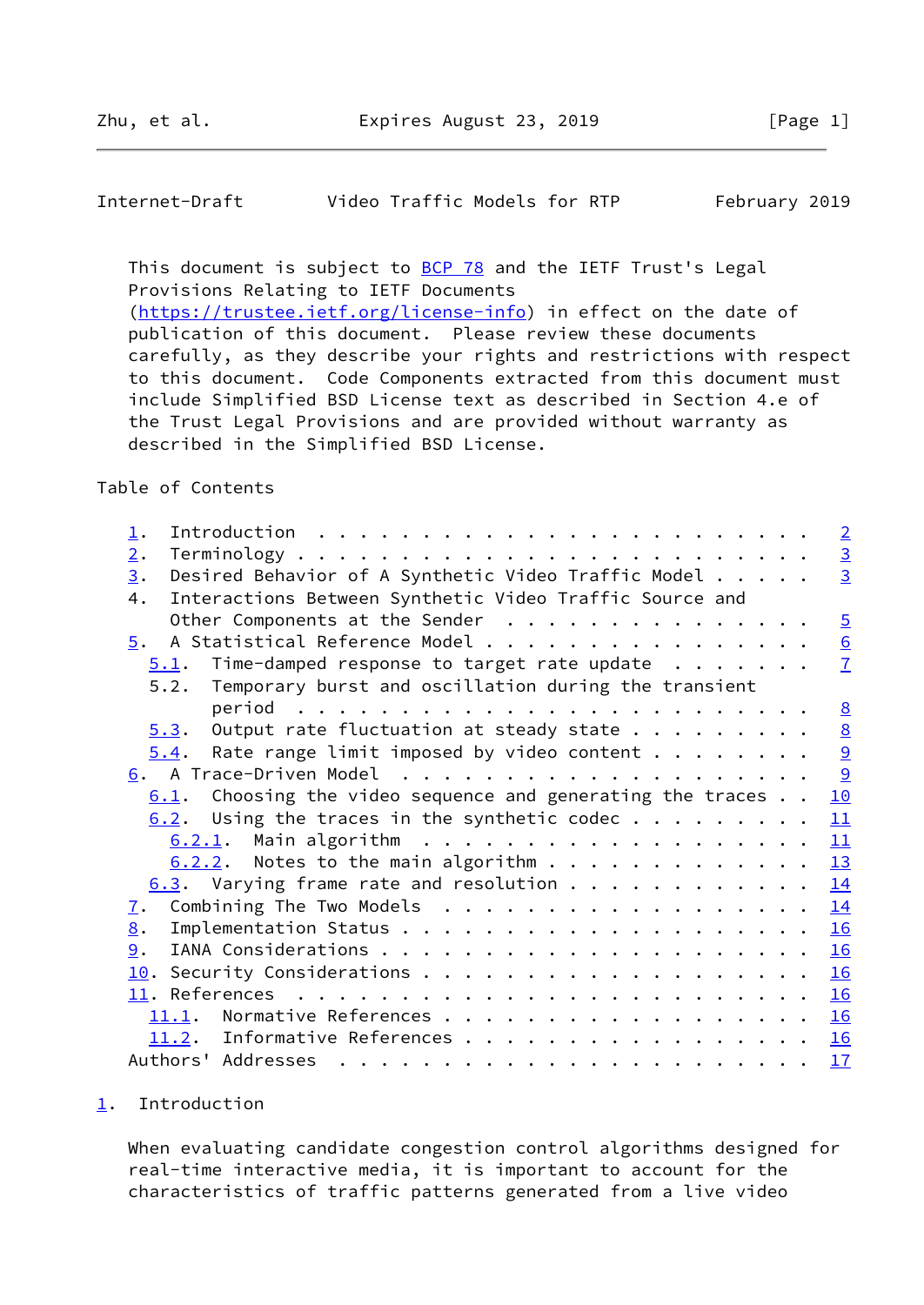encoder. Unlike synthetic traffic sources that can conform perfectly to the rate changing requests from the congestion control module, a live video encoder can be sluggish in reacting to such changes. The output rate of a live video encoder also typically deviates from the target rate due to uncertainties in the encoder rate control process.

| Zhu, et al. | Expires August 23, 2019 | [Page 2] |
|-------------|-------------------------|----------|
|-------------|-------------------------|----------|

<span id="page-2-1"></span>Internet-Draft Video Traffic Models for RTP February 2019

 Consequently, end-to-end delay and loss performance of a real-time media flow can be further impacted by rate variations introduced by the live encoder.

 On the other hand, evaluation results of a candidate RTP congestion control algorithm should mostly reflect the performance of the congestion control module and somewhat decouple from peculiarities of any specific video codec. It is also desirable that evaluation tests are repeatable, and be easily duplicated across different candidate algorithms.

 One way to strike a balance between the above considerations is to evaluate congestion control algorithms using a synthetic video traffic source model that captures key characteristics of the behavior of a live video encoder. The synthetic traffic model should also contain tunable parameters so that it can be flexibly adjusted to reflect the wide variations in real-world live video encoder behaviors. To this end, this draft presents two reference models. The first is based on statistical modeling. The second is driven by frame size and interval traces recorded from a real-world encoder. The draft also discusses the pros and cons of each approach, as well as how both approaches can be combined into a hybrid model.

<span id="page-2-0"></span>[2](#page-2-0). Terminology

 The key words "MUST", "MUST NOT", "REQUIRED", "SHALL", "SHALL NOT", "SHOULD", "SHOULD NOT", "RECOMMENDED", "NOT RECOMMENDED", "MAY", and "OPTIONAL" in this document are to be interpreted as described in [BCP](https://datatracker.ietf.org/doc/pdf/bcp14) [14](https://datatracker.ietf.org/doc/pdf/bcp14) [[RFC2119\]](https://datatracker.ietf.org/doc/pdf/rfc2119) [\[RFC8174](https://datatracker.ietf.org/doc/pdf/rfc8174)] when, and only when, they appear in all capitals, as shown here.

<span id="page-2-2"></span>[3](#page-2-2). Desired Behavior of A Synthetic Video Traffic Model

 A live video encoder employs encoder rate control to meet a target rate by varying its encoding parameters, such as quantization step size, frame rate, and picture resolution, based on its estimate of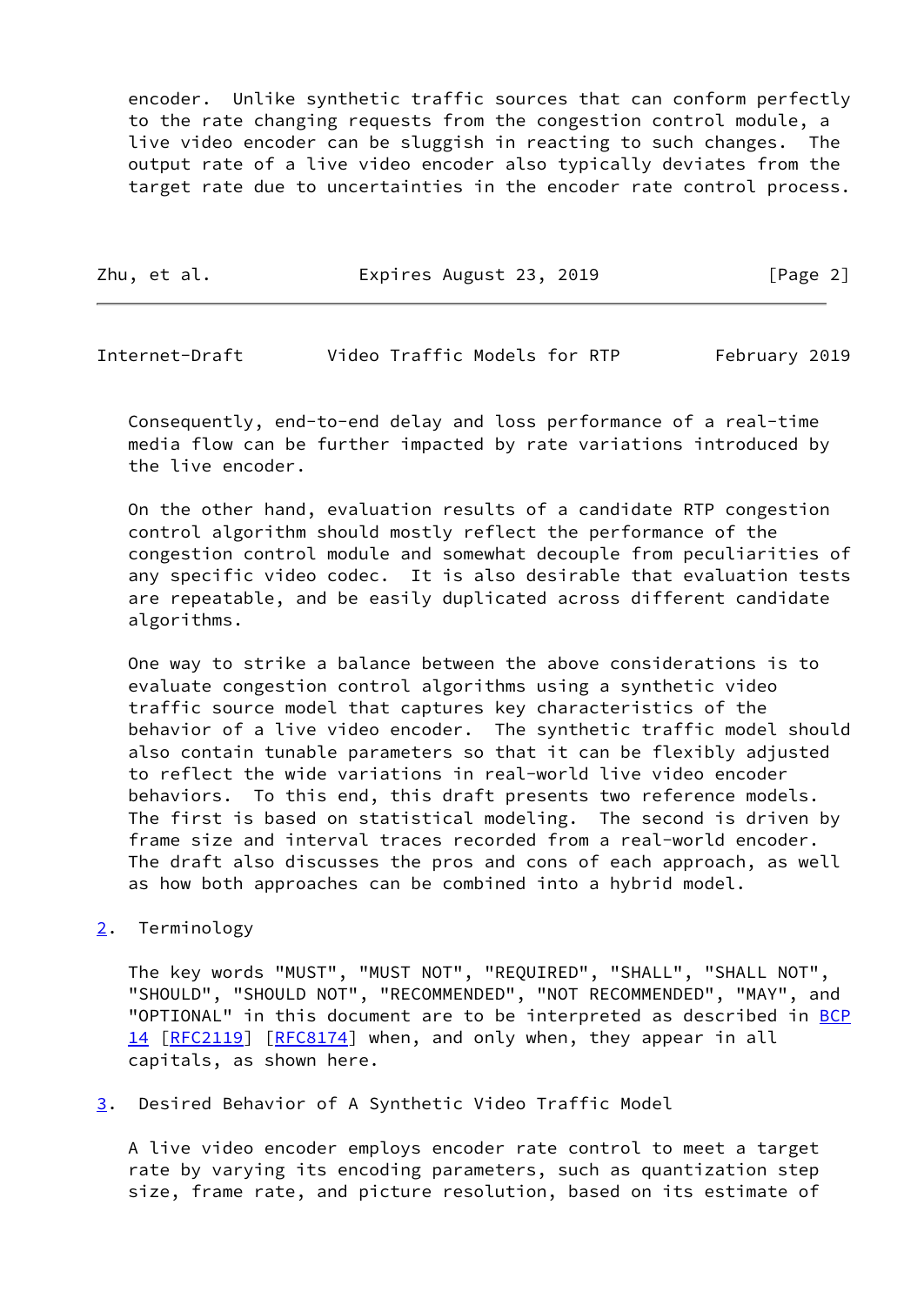the video content (e.g., motion and scene complexity). In practice, however, several factors prevent the output video rate from perfectly conforming to the input target rate.

 Due to uncertainties in the captured video scene, the output rate typically deviates from the specified target. In the presence of a significant change in target rate, the encoder's output frame sizes sometimes fluctuate for a short, transient period of time before the output rate converges to the new target. Finally, while most of the frames in a live session are encoded in predictive mode (i.e., P-frames in  $[H264])$  $[H264])$ , the encoder can occasionally generate a large intra-coded frame (i.e., I-frame as defined in  $[H264]$  $[H264]$ ) or a frame

| Zhu, et al. | Expires August 23, 2019 | [Page 3] |
|-------------|-------------------------|----------|
|-------------|-------------------------|----------|

Internet-Draft Video Traffic Models for RTP February 2019

 partially containing intra-coded blocks in an attempt to recover from losses, to re-sync with the receiver, or during the transient period of responding to target rate or spatial resolution changes.

 Hence, a synthetic video source should have the following capabilities:

- o To change bitrate. This includes the ability to change framerate and/or spatial resolution or to skip frames upon request.
- o To fluctuate around the target bitrate specified by the congestion control module.
- o To show a delay in convergence to the target bitrate.
- o To generate intra-coded or repair frames on demand.

 While there exist many different approaches in developing a synthetic video traffic model, it is desirable that the outcome follows a few common characteristics, as outlined below.

- o Low computational complexity: The model should be computationally lightweight, otherwise it defeats the whole purpose of serving as a substitute for a live video encoder.
- o Temporal pattern similarity: The individual traffic trace instances generated by the model should mimic the temporal pattern of those from a real video encoder.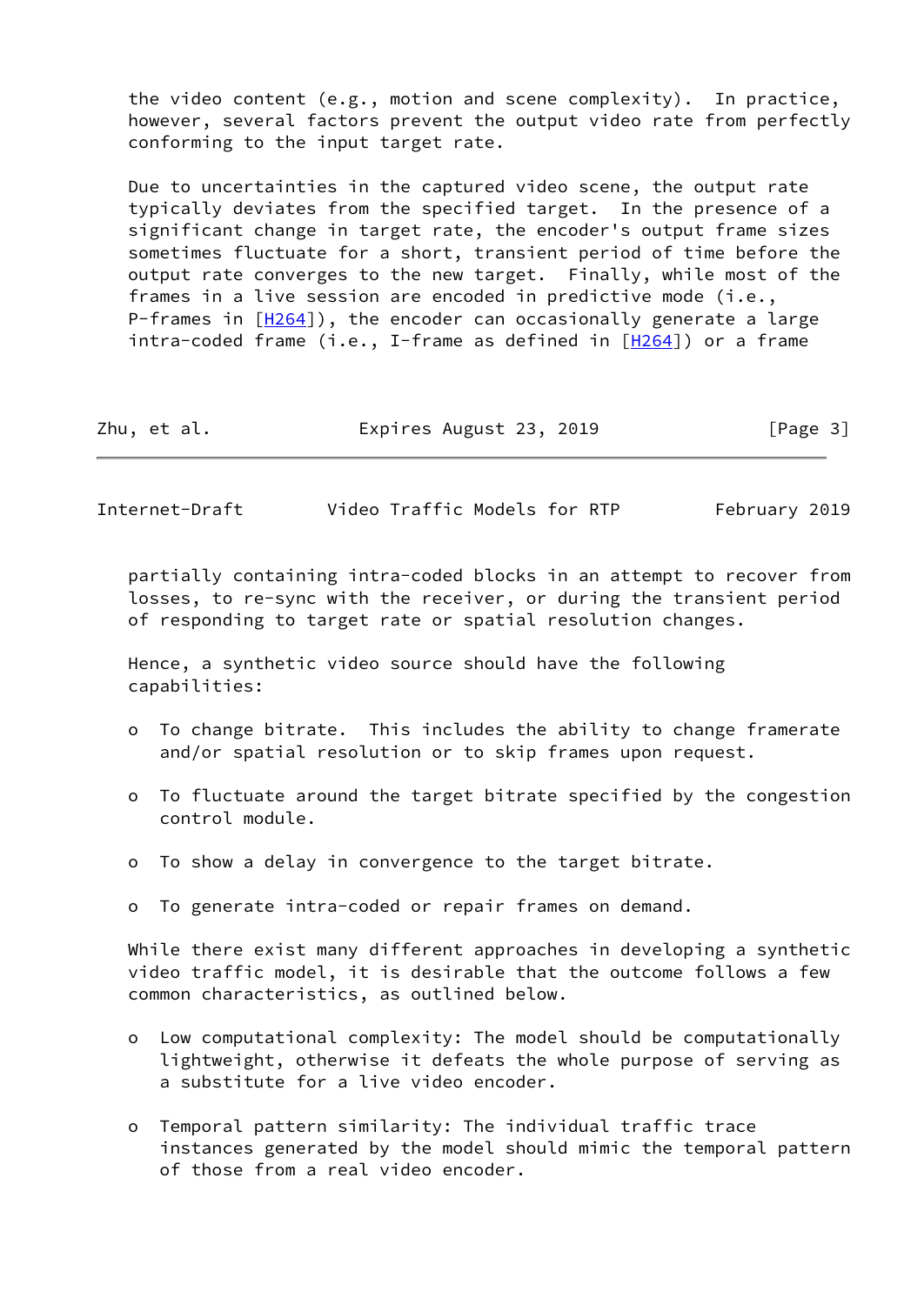- o Statistical resemblance: The synthetic traffic source should match the outcome of the real video encoder in terms of statistical characteristics, such as the mean, variance, peak, and autocorrelation coefficients of the bitrate. It is also important that the statistical resemblance should hold across different time scales, ranging from tens of milliseconds to sub-seconds.
- o A wide range of coverage: The model should be easily configurable to cover a wide range of codec behaviors (e.g., with either fast or slow reaction time in live encoder rate control) and video content variations (e.g., ranging from high to low motion).

 These distinct behavior features can be characterized via simple statistical modeling or a trace-driven approach. [Section 5](#page-6-0) and [Section 6](#page-9-2) provide an example of each approach, respectively. [Section 7](#page-15-0) discusses how both models can be combined together.

Zhu, et al. **Expires August 23, 2019** [Page 4]

<span id="page-4-0"></span>Internet-Draft Video Traffic Models for RTP February 2019

<span id="page-4-1"></span>[4](#page-4-1). Interactions Between Synthetic Video Traffic Source and Other Components at the Sender

 Figure 1 depicts the interactions of the synthetic video traffic source with other components at the sender, such as the application, the congestion control module, the media packet transport module, etc. Both reference models --- as described later in **Section 5** and [Section 6](#page-9-2) --- follow the same set of interactions.

 The synthetic video source dynamically generates a sequence of dummy video frames with varying size and interval. These dummy frames are processed by other modules in order to transmit the video stream over the network. During the lifetime of a video transmission session, the synthetic video source will typically be required to adapt its encoding bitrate, and sometimes the spatial resolution and frame rate.

 In this model, the synthetic video source module has a group of incoming and outgoing interface calls that allow for interaction with other modules. The following are some of the possible incoming interface calls  $---$  marked as (a) in Figure 1  $---$  that the synthetic video traffic source may accept. The list is not exhaustive and can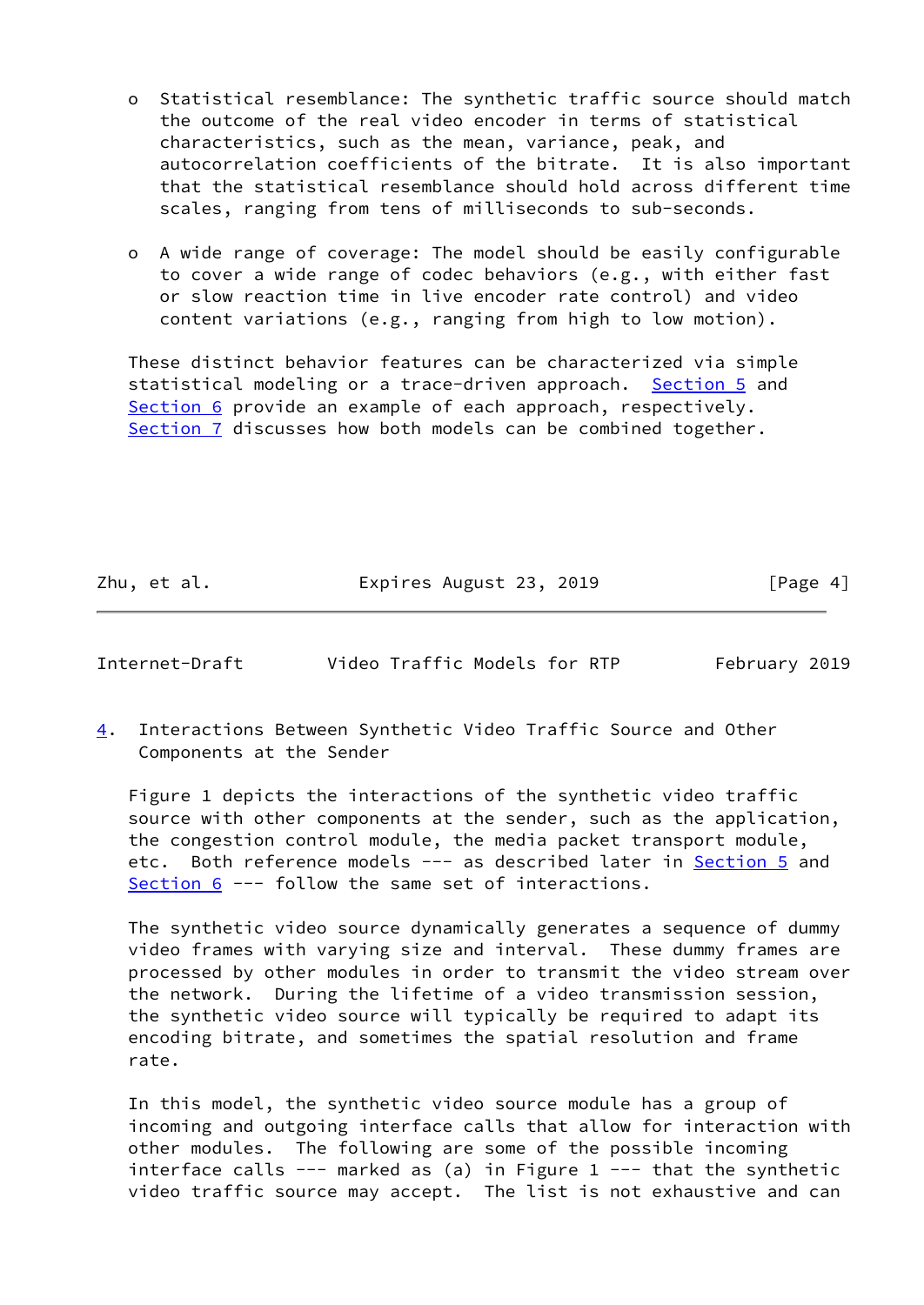be complemented by other interface calls if necessary.

- o Target bitrate R\_v: target bitrate request measured in bits per second (bps). Typically, the congestion control module calculates the target bitrate and updates it dynamically over time. Depending on the congestion control algorithm in use, the update requests can either be periodic (e.g., once per second), or on demand (e.g., only when a drastic bandwidth change over the network is observed).
- o Target frame rate FPS: the instantaneous frame rate measured in frames-per-second at a given time. This depends on the native camera capture frame rate as well as the target/preferred frame rate configured by the application or user.
- o Target frame resolution XY: the 2-dimensional vector indicating the preferred frame resolution in pixels. Several factors govern the resolution requested to the synthetic video source over time. Examples of such factors include the capturing resolution of the native camera and the display size of the destination screen. The target frame resolution also depends on the current target bitrate R\_v, since it does not make sense to pair very low spatial resolutions with very high bitrates, and vice-versa.

| Zhu, et al. | Expires August 23, 2019 | [Page 5] |
|-------------|-------------------------|----------|
|             |                         |          |

<span id="page-5-0"></span>Internet-Draft Video Traffic Models for RTP February 2019

- o Instant frame skipping: the request to skip the encoding of one or several captured video frames, for instance when a drastic decrease in available network bandwidth is detected.
- o On-demand generation of intra (I) frame: the request to encode another I frame to avoid further error propagation at the receiver when severe packet losses are observed. This request typically comes from the error control module. It can be initiated either by the sender or by the receiver via Full Intra Request (FIR) messages as defined in [[RFC5104](https://datatracker.ietf.org/doc/pdf/rfc5104)].

An example of outgoing interface call --- marked as (b) in Figure 1 --- is the rate range [R\_min, R\_max]. Here, R\_min and R\_max are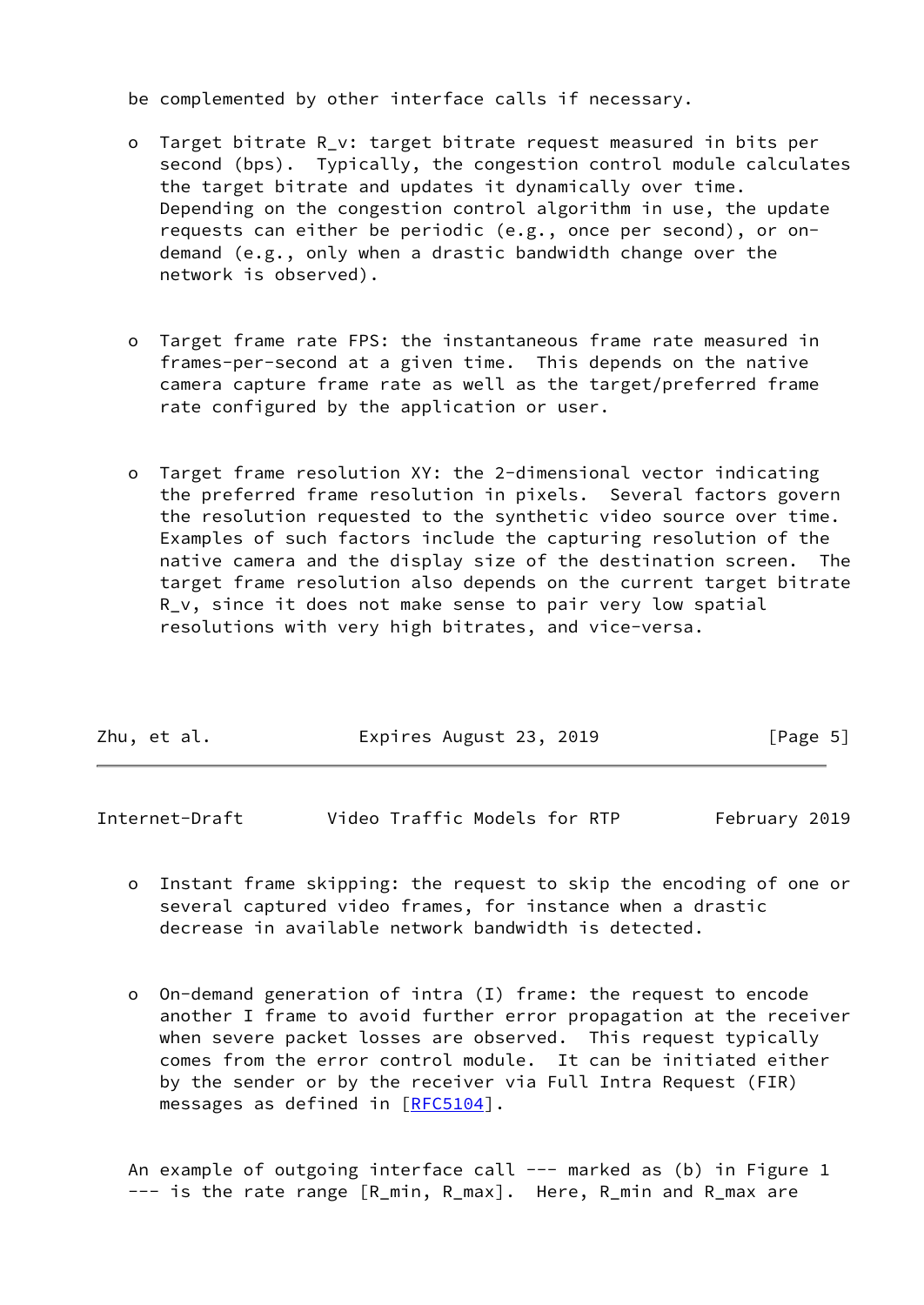meant to capture the dynamic rate range and actual live video encoder is capable of generating given the input video content. This typically depends on the video content complexity and/or display type (e.g., higher R\_max for video contents with higher motion complexity, or for displays of higher resolution). Therefore, these values will not change with R v but may change over time if the content is changing.



 Figure 1: Interaction between synthetic video encoder and other modules at the sender

 This section describes one simple statistical model of the live video encoder traffic source. Figure 2 summarizes the list of tunable parameters in this statistical model. A more comprehensive survey of popular methods for modeling video traffic source behavior can be found in [\[Tanwir2013\]](#page-18-1).

| Zhu, et al. | Expires August 23, 2019 | [Page 6] |
|-------------|-------------------------|----------|
|-------------|-------------------------|----------|

<span id="page-6-1"></span>Internet-Draft Video Traffic Models for RTP February 2019

|            | ------------<br>Notation   Parameter Name     | Example Value |
|------------|-----------------------------------------------|---------------|
| R v        | =================<br>  Target bitrate request | 1 Mbps        |
| <b>FPS</b> | Target frame rate                             | 30 Hz         |
| tau v      | Encoder reaction latency                      | $0.2$ s       |

<span id="page-6-0"></span>[<sup>5</sup>](#page-6-0). A Statistical Reference Model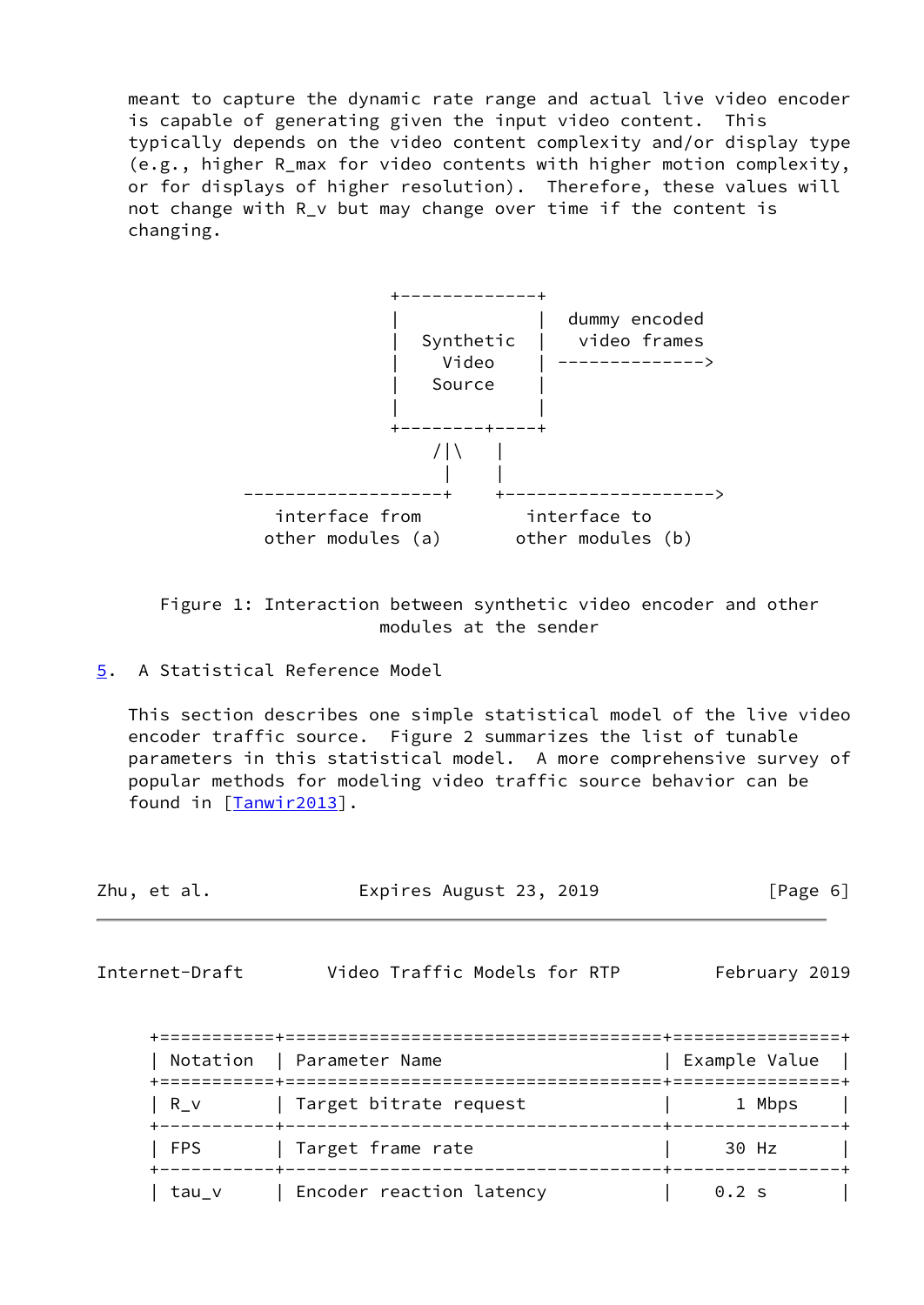| $K_d$     | Burst duration of the transient<br>period                                                                                         | 8 frames     |
|-----------|-----------------------------------------------------------------------------------------------------------------------------------|--------------|
| $K_B$     | Burst frame size during the<br>transient period                                                                                   | 13.5 KBytes* |
| t0        | Reference frame interval 1/FPS                                                                                                    | 33 ms        |
| B0        | Reference frame size R_v/8/FPS                                                                                                    | 4.17 KBytes  |
| SCALE_t   | Scaling parameter of the zero-mean<br>Laplacian distribution describing<br>deviations in normalized frame<br>$interval (t-t0)/t0$ | 0.15         |
| SCALE_B   | Scaling parameter of the zero-mean<br>Laplacian distribution describing<br>deviations in normalized frame<br>size $(B- B0)/B0$    | 0.15         |
| $R_m$ in  | minimum rate supported by video<br>encoder type or content activity                                                               | 150 Kbps     |
| $R_{max}$ | maximum rate supported by video<br>encoder type or content activity                                                               | 1.5 Mbps     |
|           |                                                                                                                                   |              |

 \* Example value of K\_B for a video stream encoded at 720p and 30 frames per second, using H.264/AVC encoder.

 Figure 2: List of tunable parameters in a statistical video traffic source model.

<span id="page-7-0"></span>[5.1](#page-7-0). Time-damped response to target rate update

 While the congestion control module can update its target bitrate request R\_v at any time, the statistical model dictates that the encoder will only react to such changes tau\_v seconds after a

| Zhu, et al. | Expires August 23, 2019 | [Page 7] |
|-------------|-------------------------|----------|
|-------------|-------------------------|----------|

<span id="page-7-1"></span>Internet-Draft Video Traffic Models for RTP February 2019

previous rate transition. In other words, when the encoder has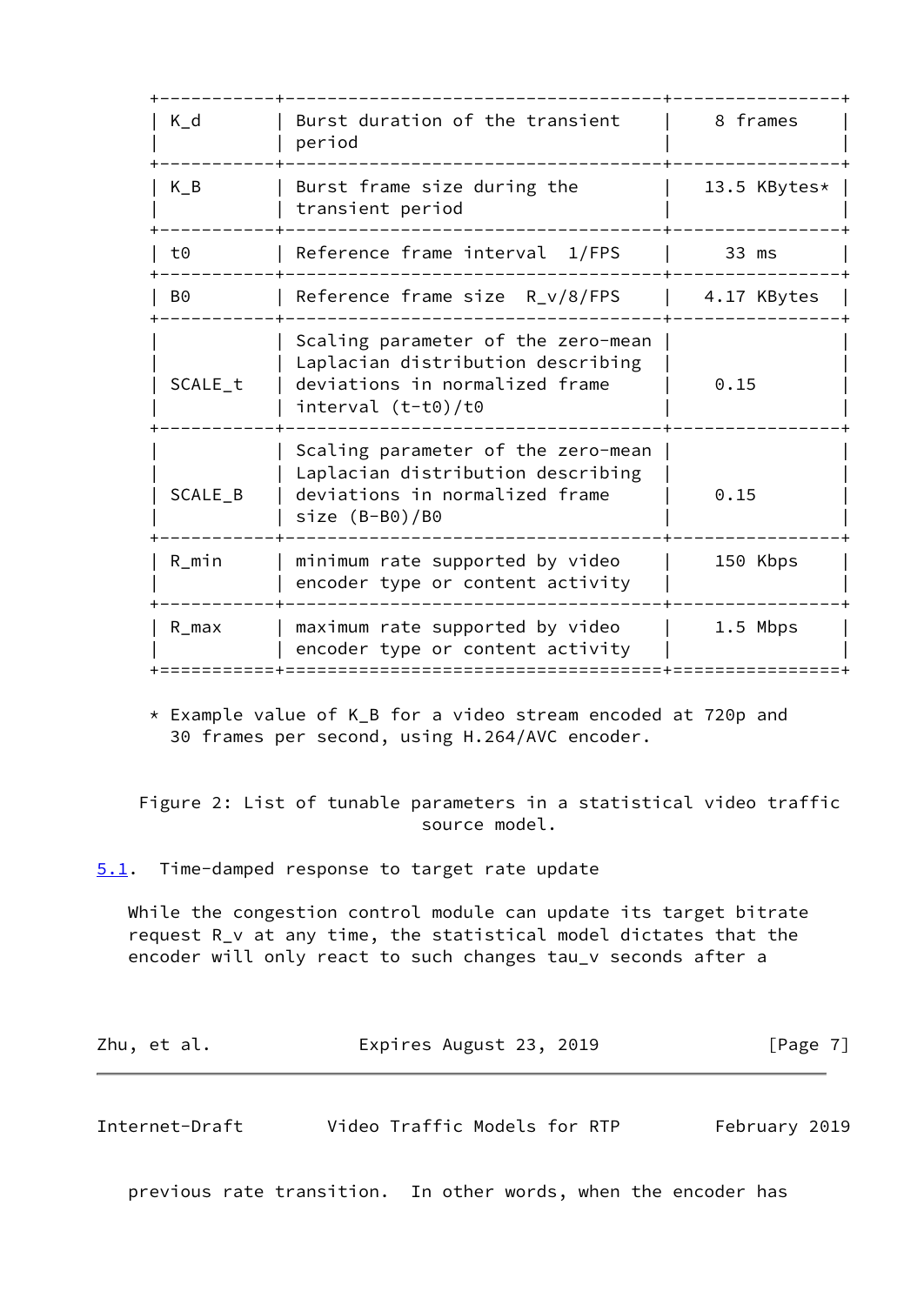reacted to a rate change request at time t, it will simply ignore all subsequent rate change requests until time t+tau\_v.

<span id="page-8-1"></span>[5.2](#page-8-1). Temporary burst and oscillation during the transient period

 The output bitrate R\_o during the period [t, t+tau\_v] is considered to be in a transient state when reacting to abrupt changes in target rate. Based on observations from video encoder output data, the encoder reaction to a new target bitrate request can be characterized by high variations in output frame sizes. It is assumed in the model that the overall average output bitrate R\_o during this transient period matches the target bitrate R\_v. Consequently, the occasional burst of large frames is followed by smaller-than-average encoded frames.

This temporary burst is characterized by two parameters:

- o burst duration K\_d: number of frames in the burst event; and
- o burst frame size K\_B: size of the initial burst frame which is typically significantly larger than average frame size at steady state.

 It can be noted that these burst parameters can also be used to mimic the insertion of a large on-demand I frame in the presence of severe packet losses. The values of K\_d and K\_B typically depend on the type of video codec, spatial and temporal resolution of the encoded stream, as well as the video content activity level.

<span id="page-8-0"></span>[5.3](#page-8-0). Output rate fluctuation at steady state

 The output bitrate R\_o during steady state is modeled as randomly fluctuating around the target bitrate  $R_v$ . The output traffic can be characterized as the combination of two random processes denoting the frame interval t and output frame size B over time, as the two major sources of variations in the encoder output. For simplicity, the deviations of t and B from their respective reference levels are modeled as independent and identically distributed (i.i.d) random variables following the Laplacian distribution [\[Papoulis](#page-18-2)]. More specifically:

 o Fluctuations in frame interval: the intervals between adjacent frames have been observed to fluctuate around the reference interval of  $t0 = 1/FPS$ . Deviations in normalized frame interval DELTA<sub>\_t</sub> =  $(t-t0)/t0$  can be modeled by a zero-mean Laplacian distribution with scaling parameter SCALE\_t. The value of SCALE\_t dictates the "width" of the Laplacian distribution and therefore

Zhu, et al. **Expires August 23, 2019** [Page 8]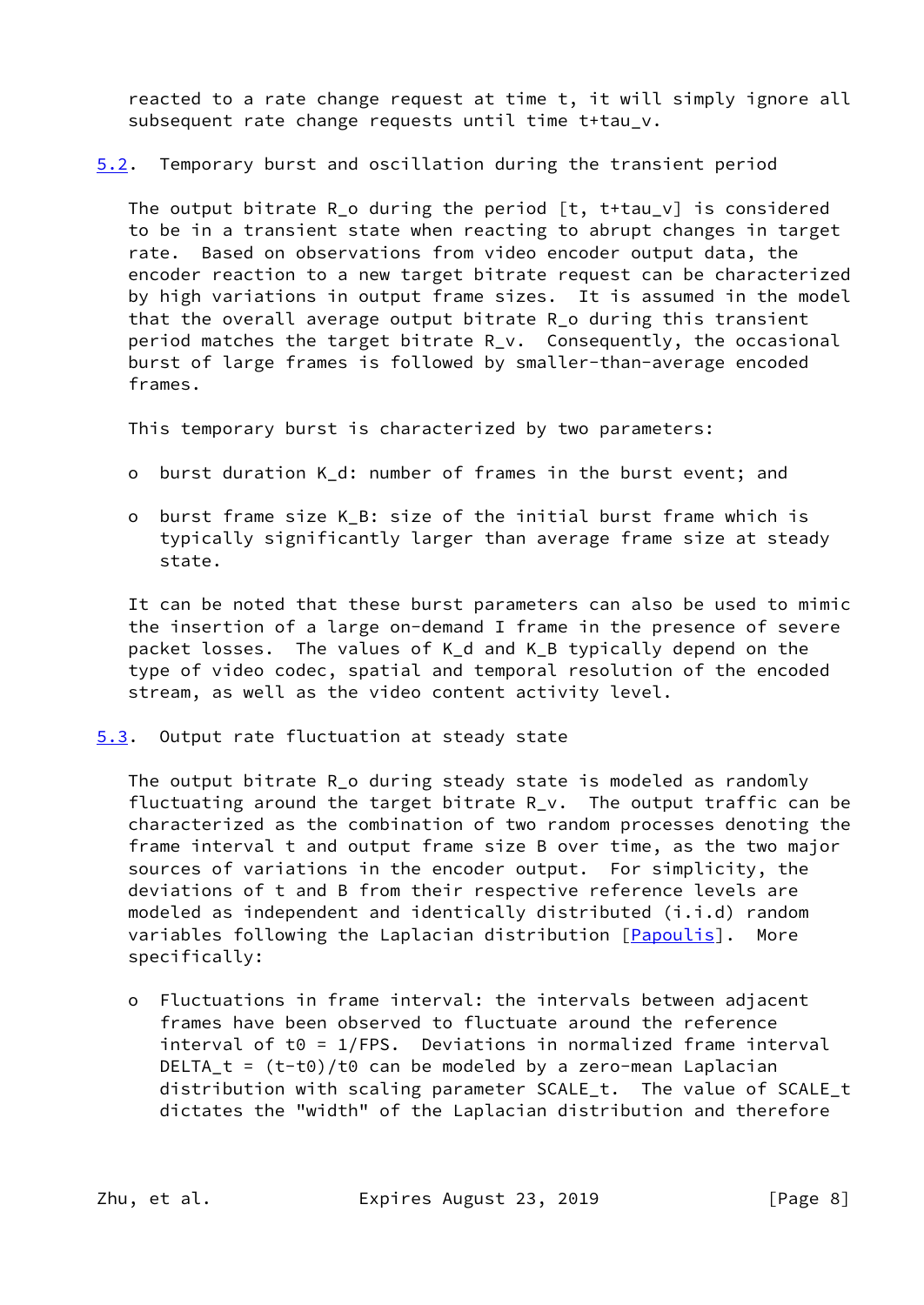<span id="page-9-1"></span> the amount of fluctuation in actual frame intervals (t) with respect to the reference frame interval t0.

 o Fluctuations in frame size: the output encoded frame sizes also tend to fluctuate around the reference frame size B0=R\_v/8/FPS. Likewise, deviations in the normalized frame size DELTA B = (B-B0)/B0 can be modeled by a zero-mean Laplacian distribution with scaling parameter SCALE\_B. The value of SCALE B dictates the "width" of this second Laplacian distribution and correspondingly the amount of fluctuations in output frame sizes (B) with respect to the reference target B0.

 Both values of SCALE\_t and SCALE\_B can be obtained via parameter fitting from empirical data captured for a given video encoder. Example values are listed in Figure 2 based on empirical data presented in [\[IETF-Interim](#page-18-3)].

<span id="page-9-0"></span>[5.4](#page-9-0). Rate range limit imposed by video content

 The output bitrate R\_o is further clipped within the dynamic range [R min, R max], which in reality are dictated by scene and motion complexity of the captured video content. In the proposed statistical model, these parameters are specified by the application.

<span id="page-9-2"></span>[6](#page-9-2). A Trace-Driven Model

 The second approach for modeling a video traffic source is trace driven. This can be achieved by running an actual live video encoder on a set of chosen raw video sequences and using the encoder's output traces for constructing a synthetic video source. With this approach, the recorded video traces naturally exhibit temporal fluctuations around a given target bitrate request R\_v from the congestion control module.

The following list summarizes the main steps of this approach:

- 1. Choose one or more representative raw video sequences.
- 2. Encode the sequence(s) using an actual live video encoder. Repeat the process for a number of bitrates. Keep only the sequence of frame sizes for each bitrate.
- 3. Construct a data structure that contains the output of the previous step. The data structure should allow for easy bitrate lookup.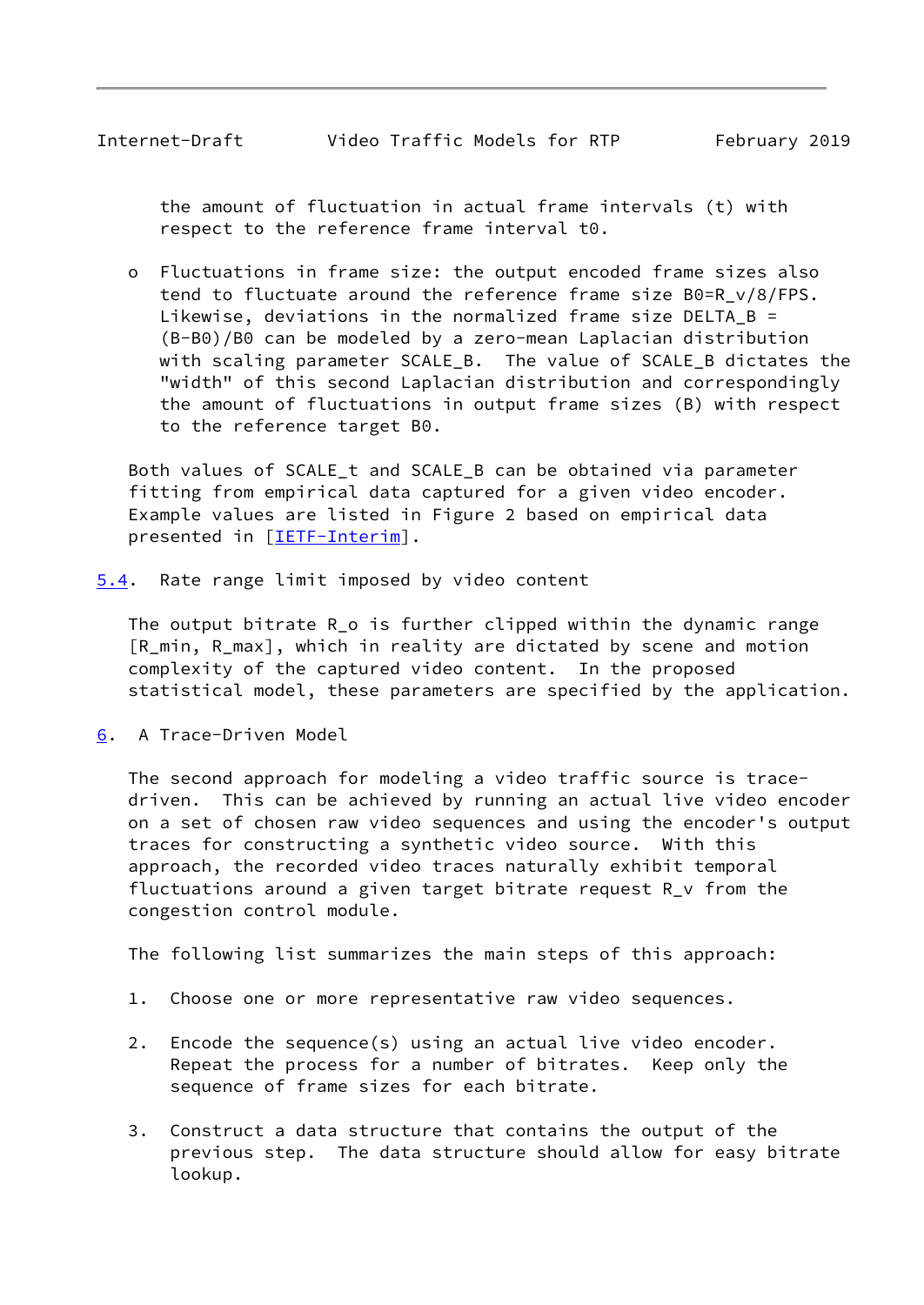4. Upon a target bitrate request R v from the controller, look up the closest bitrates among those previously stored. Use the

| Zhu, et al. | Expires August 23, 2019 | [Page 9] |
|-------------|-------------------------|----------|
|-------------|-------------------------|----------|

<span id="page-10-1"></span>Internet-Draft Video Traffic Models for RTP February 2019

 frame size sequences stored for those bitrates to approximate the frame sizes to output.

 5. The output of the synthetic video traffic source contains "encoded" frames with dummy contents but with realistic sizes.

In the following, Section  $6.1$  explains the first three steps  $(1-3)$ , [Section 6.2](#page-12-0) elaborates on the remaining two steps (4-5). Finally, [Section 6.3](#page-14-1) briefly discusses the possibility to extend the trace driven model for supporting time-varying frame rate and/or time varying frame resolution.

<span id="page-10-0"></span>[6.1](#page-10-0). Choosing the video sequence and generating the traces

 The first step is a careful choice of a set of video sequences that are representative of the target use cases for the video traffic model. For the example use case of interactive video conferencing, it is recommended to choose a sequence with content that resembles a "talking head", e.g. from a news broadcast or recording of an actual video conferencing call.

 The length of the chosen video sequence is a tradeoff. If it is too long, it will be difficult to manage the data structures containing the traces. If it is too short, there will be an obvious periodic pattern in the output frame sizes, leading to biased results when evaluating congestion control performance. It has been empirically determined that a sequence 2 to 4 minutes in length sufficiently avoids the periodic pattern.

 Given the chosen raw video sequence, denoted S, one can use a live encoder, e.g. some implementation of  $[H264]$  $[H264]$  or  $[HEVC]$  $[HEVC]$ , to produce a set of encoded sequences. As discussed in [Section 3,](#page-2-2) the output bitrate of the live encoder can be achieved by tuning three input parameters: quantization step size, frame rate, and picture resolution. In order to simplify the choice of these parameters for a given target rate, one can typically assume a fixed frame rate (e.g. 30 fps) and a fixed resolution (e.g., 720p) when configuring the live encoder. See [Section 6.3](#page-14-1) for a discussion on how to relax these assumptions.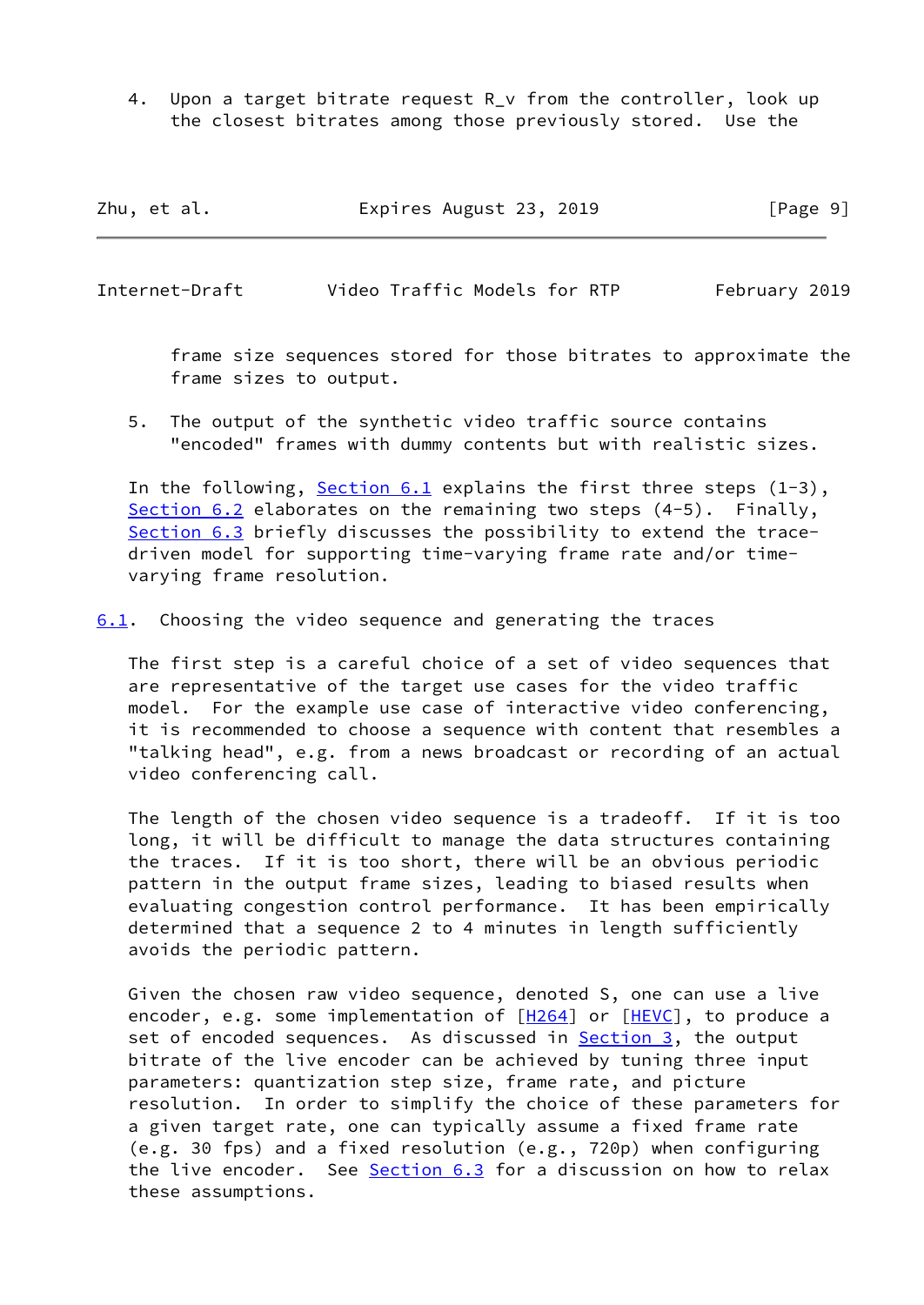Following these simplifications, the chosen encoder can be configured to start at a constant target bitrate, then vary the quantization step size (internally via the video encoder rate controller) to meet various externally specified target rates. It can be further assumed the first frame is encoded as an I-frame and the rest are P-frames (see, e.g., [\[H264](#page-17-7)] for definitions of I- and P-frames). For live encoding, the encoder rate control algorithm typically does not use knowledge of frames in the future when encoding a given frame.

| Zhu, et al. | Expires August 23, 2019 | [Page 10] |
|-------------|-------------------------|-----------|
|-------------|-------------------------|-----------|

<span id="page-11-0"></span>Internet-Draft Video Traffic Models for RTP February 2019

 Given the minimum and maximum bitrates at which the synthetic codec is to operate (denoted as R\_min and R\_max, see [Section 4\)](#page-4-1), the entire range of target bitrates can be divided into n\_s steps. This leads to a encoding bitrate ladder of (n\_s + 1) choices equally spaced apart by the step length  $l = (R_{max} - R_{min})/n_s$ . The following simple algorithm is used to encode the raw video sequence.

```
r = R min
while r <= R_max do
   Trace[r] = encode\_sequence(S, r, e)r = r + 1
```
 The function encode\_sequence takes as input parameters, respectively, a raw video sequence (S), a constant target rate (r), and an encoder rate control algorithm (e); it returns a vector with the sizes of frames in the order they were encoded. The output vector is stored in a map structure called Traces, whose keys are bitrates and whose values are vectors of frame sizes.

 The choice of a value for the number of bitrate steps n\_s is important, since it determines the number of vectors of frame sizes stored in the map Traces. The minimum value one can choose for n\_s is 1; the maximum value depends on the amount of memory available for holding the map Traces. A reasonable value for n\_s is one that results in steps of length  $l = 200$  kbps. The next section will discuss further the choice of step length l.

 Finally, note that, as mentioned in previous sections, R\_min and R\_max may be modified after the initial sequences are encoded. Henceforth, for notational clarity, we refer to the bitrate range of the trace file as [Rf\_min, Rf\_max]. The algorithm described in the next section also covers the cases when the current target bitrate is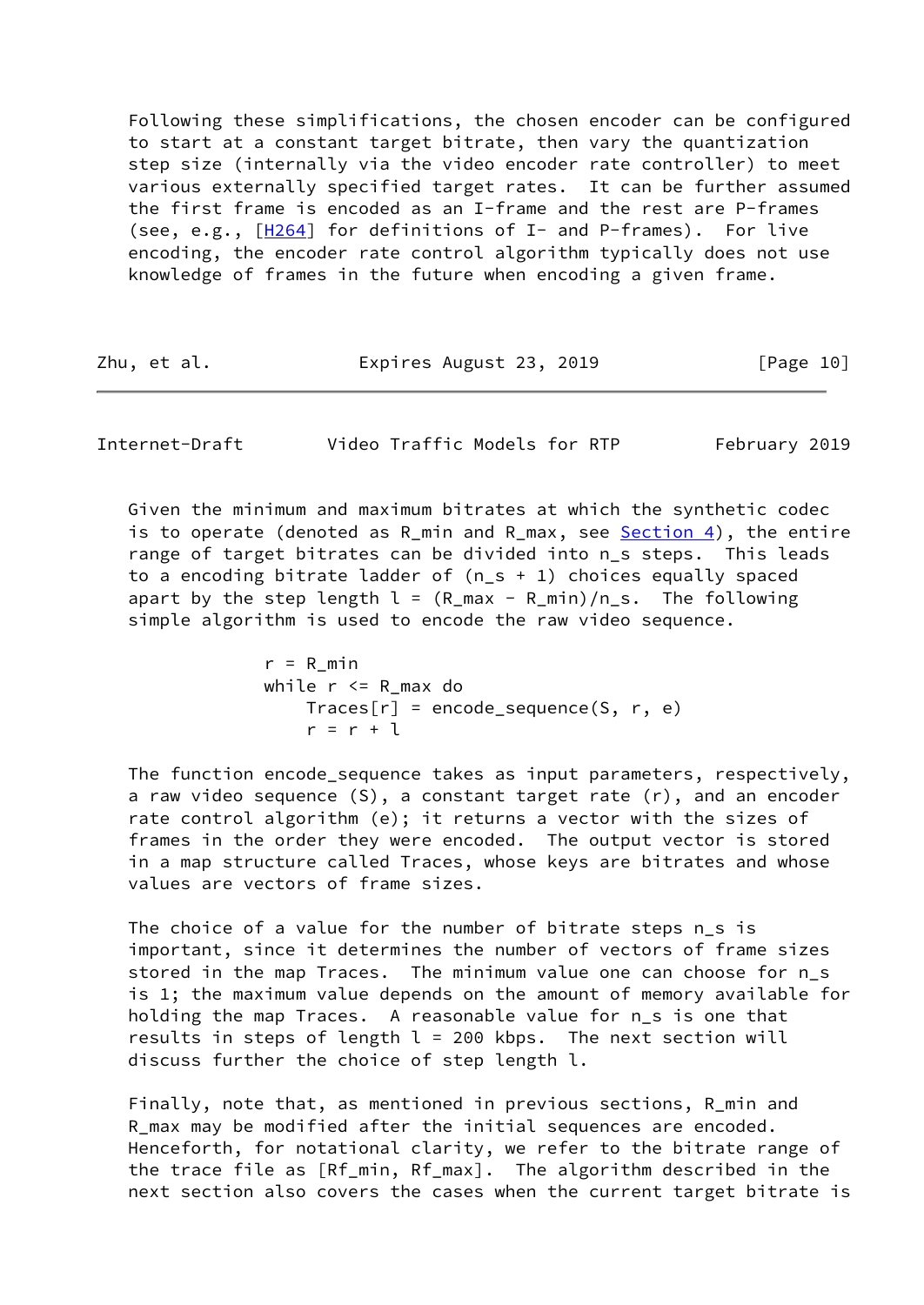less than Rf\_min, or greater than Rf\_max.

<span id="page-12-0"></span>[6.2](#page-12-0). Using the traces in the synthetic codec

 The main idea behind the trace-driven synthetic codec is that it mimics the rate adaptation behavior of a real live codec upon dynamic updates of the target bitrate request R\_v by the congestion control module. It does so by switching to a different frame size vector stored in the map Traces when needed.

<span id="page-12-1"></span>[6.2.1](#page-12-1). Main algorithm

 The main algorithm for rate adaptation in the synthetic codec maintains two variables: r\_current and t\_current.

| Expires August 23, 2019<br>Zhu, et al. | [Page 11] |
|----------------------------------------|-----------|
|----------------------------------------|-----------|

Internet-Draft Video Traffic Models for RTP February 2019

o The variable r current points to one of the keys of map Traces. Upon a change in the value of R\_v, typically because the congestion controller detects that the network conditions have changed, r\_current is updated based on R\_v as follows:

R\_ref = min (Rf\_max, max(Rf\_min, R\_v))

r current =  $r$  such that (r in keys(Traces) and  $r \le R$  ref and (not(exists)  $r'$  in keys(Traces) such that  $r$   $\langle r' \rangle = R_ref$ ))

 o The variable t\_current is an index to the frame size vector stored in Traces[r current]. It is updated every time a new frame is due. It is assumed that all vectors stored in Traces have the same size, denoted as size\_traces. The following equation governs the update of t\_current:

```
 if t_current < SkipFrames then
   t_current = t_current + 1
else
   t_ccurrent = ((t_ccurrent + 1 - SkipFrames)
```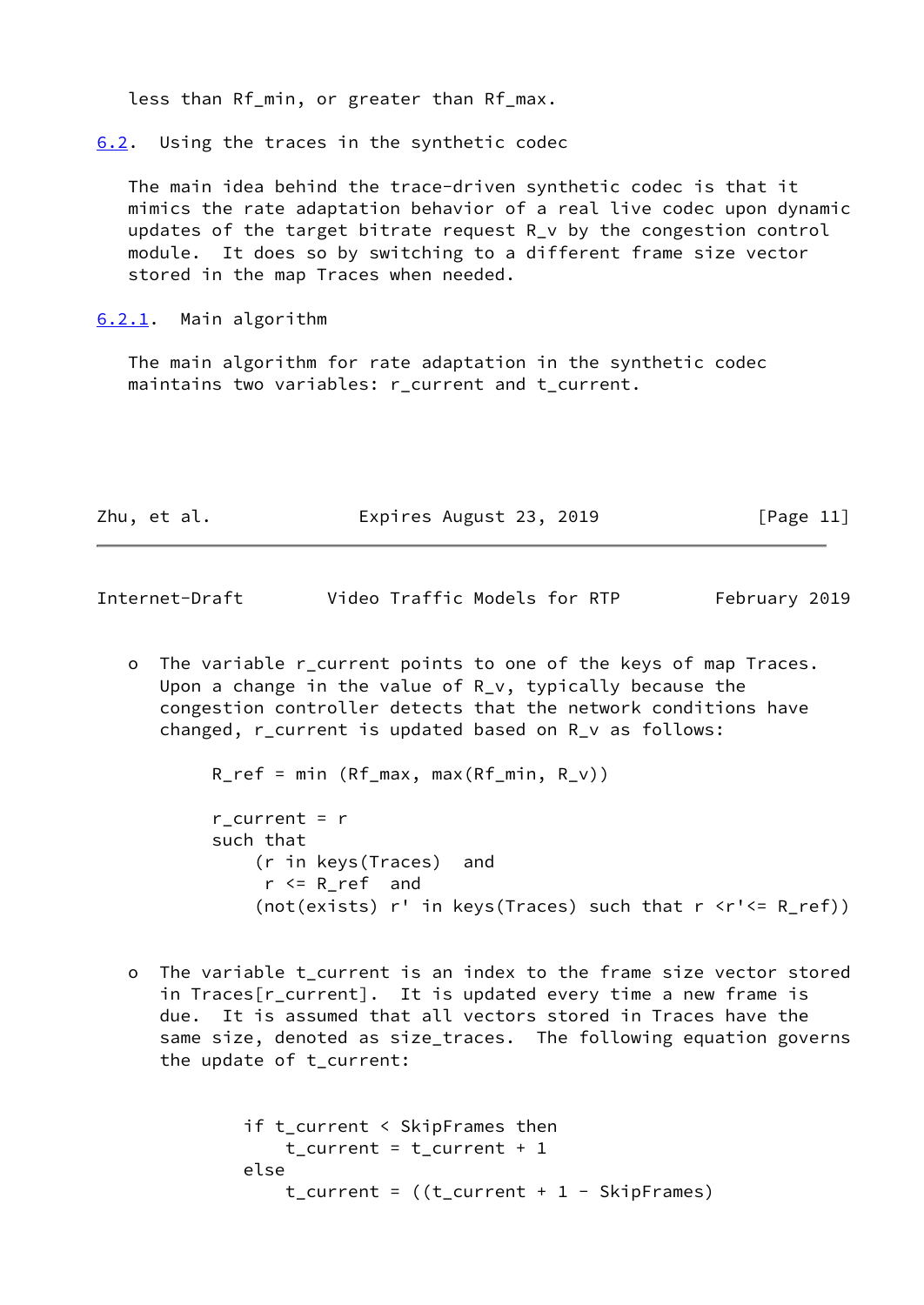where operator % denotes modulo, and SkipFrames is a predefined constant that denotes the number of frames to be skipped at the beginning of frame size vectors after t\_current has wrapped around. The point of constant SkipFrames is avoiding the effect of periodically sending a large I-frame followed by several smaller than-average P-frames. A typical value of SkipFrames is 20, although it could be set to 0 if one is interested in studying the effect of sending I-frames periodically.

 The initial value of r\_current is set to R\_min, and the initial value of t\_current is set to 0.

 When a new frame is due, its size can be calculated following one of the three cases below:

a) Rf min  $\leq R$  v  $\leq$  Rf max: the output frame size is calculated via linear interpolation of the frame sizes appearing in Traces[r\_current] and Traces[r\_current + l]. The interpolation is done as follows:

| Zhu, et al. | Expires August 23, 2019 | [Page 12] |
|-------------|-------------------------|-----------|
|-------------|-------------------------|-----------|

<span id="page-13-0"></span>Internet-Draft Video Traffic Models for RTP February 2019

 size\_lo = Traces[r\_current][t\_current]  $size\_hi = Traces[r\_current + l][t\_current]$ distance\_lo =  $(R_v - r_c)$  (l framesize = size\_hi\*distance\_lo + size\_lo\*(1-distance\_lo)

b)  $R_v < Rf_{min}$ : the output frame size is calculated via scaling with respect to the lowest bitrate Rf\_min in the trace file, as follows:

> $w = R_v / Rf_{min}$ framesize = max(fs\_min, factor  $*$  Traces[Rf\_min][t\_current])

c) R v >= Rf max: the output frame size is calculated by scaling with respect to the highest bitrate Rf\_max in the trace file, as follows:

> $w = R_v / Rf_{max}$ framesize = min(fs\_max,  $w * Traces[Rf_max][t_current])$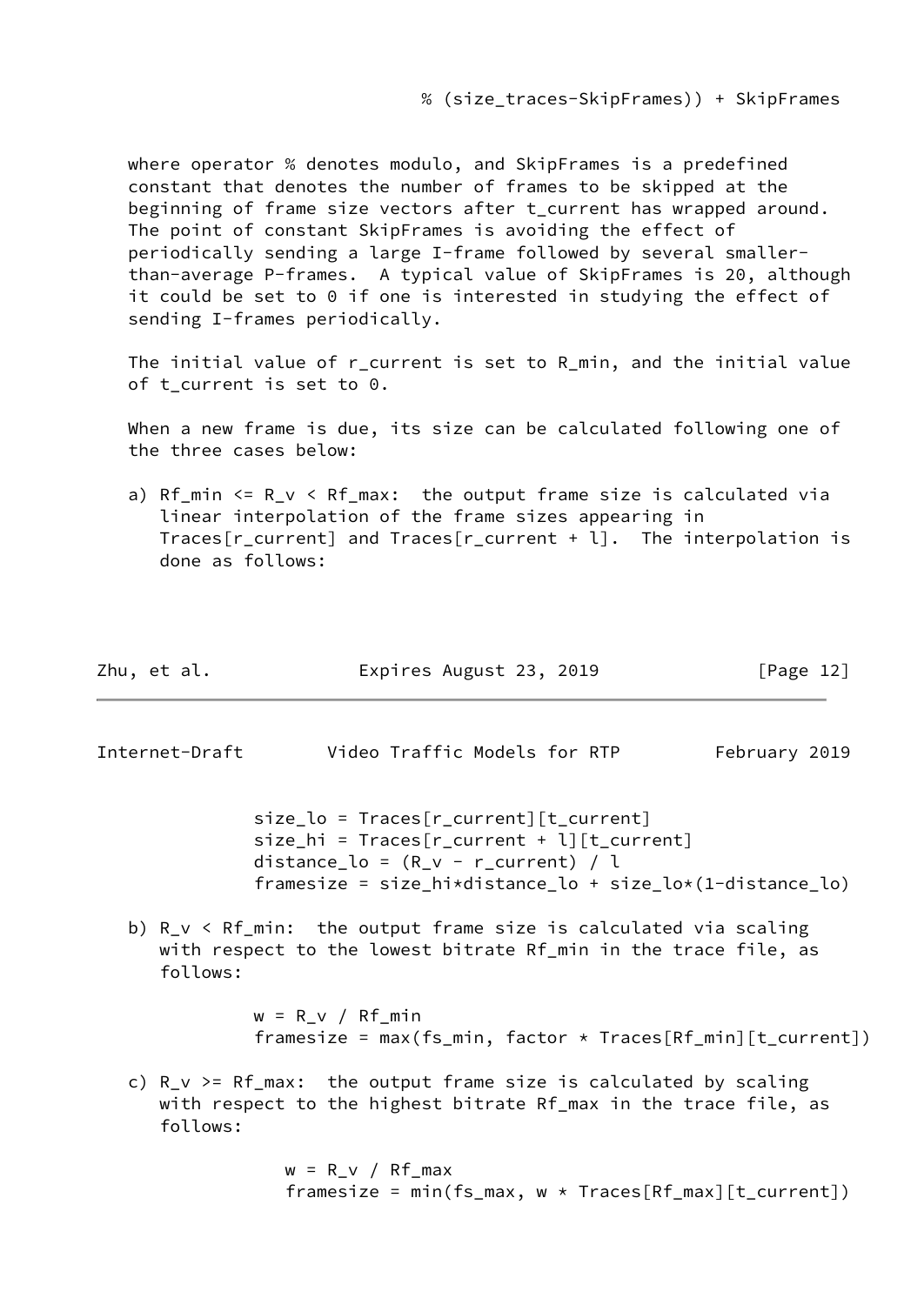In cases b) and c), floating-point arithmetic is used for computing the scaling factor w. The resulting value of the instantaneous frame size (framesize) is further clipped within a reasonable range between fs\_min (e.g., 10 bytes) and fs\_max (e.g., 1MB).

<span id="page-14-0"></span>[6.2.2](#page-14-0). Notes to the main algorithm

 Note that the main algorithm as described above can be further extended to mimic some additional typical behaviors of a live video encoder. Two examples are given below:

- o I-frames on demand: The synthetic codec can be extended to simulate the sending of I-frames on demand, e.g., as a reaction to losses. To implement this extension, the codec's incoming interface (see (a) in Figure 1) is augmented with a new function to request a new I-frame. Upon calling such function, t\_current is reset to 0.
- o Variable step length l between R\_min and R\_max: In the main algorithm, the step length l is fixed for ease of explanation. However, if the range [R\_min, R\_max] is very wide, it is also possible to define a set of intermediate encoding rates with variable step length. The rationale behind this modification is that the difference between 400 kbps and 600 kbps as target bitrate is much more significant than the difference between 4400 kbps and 4600 kbps. For example, one could define steps of length 200 Kbps under 1 Mbps, then steps of length 300 Kbps between 1 Mbps and 2 Mbps; 400 Kbps between 2 Mbps and 3 Mbps, and so on.

Zhu, et al. Expires August 23, 2019 [Page 13]

<span id="page-14-2"></span>Internet-Draft Video Traffic Models for RTP February 2019

<span id="page-14-1"></span>[6.3](#page-14-1). Varying frame rate and resolution

 The trace-driven synthetic codec model explained in this section is relatively simple due to the choice of fixed frame rate and frame resolution. The model can be extended further to accommodate variable frame rate and/or variable spatial resolution.

 When the encoded picture quality at a given bitrate is low, one can potentially decrease either the frame rate (if the video sequence is currently in low motion) or the spatial resolution in order to improve quality-of-experience (QoE) in the overall encoded video. On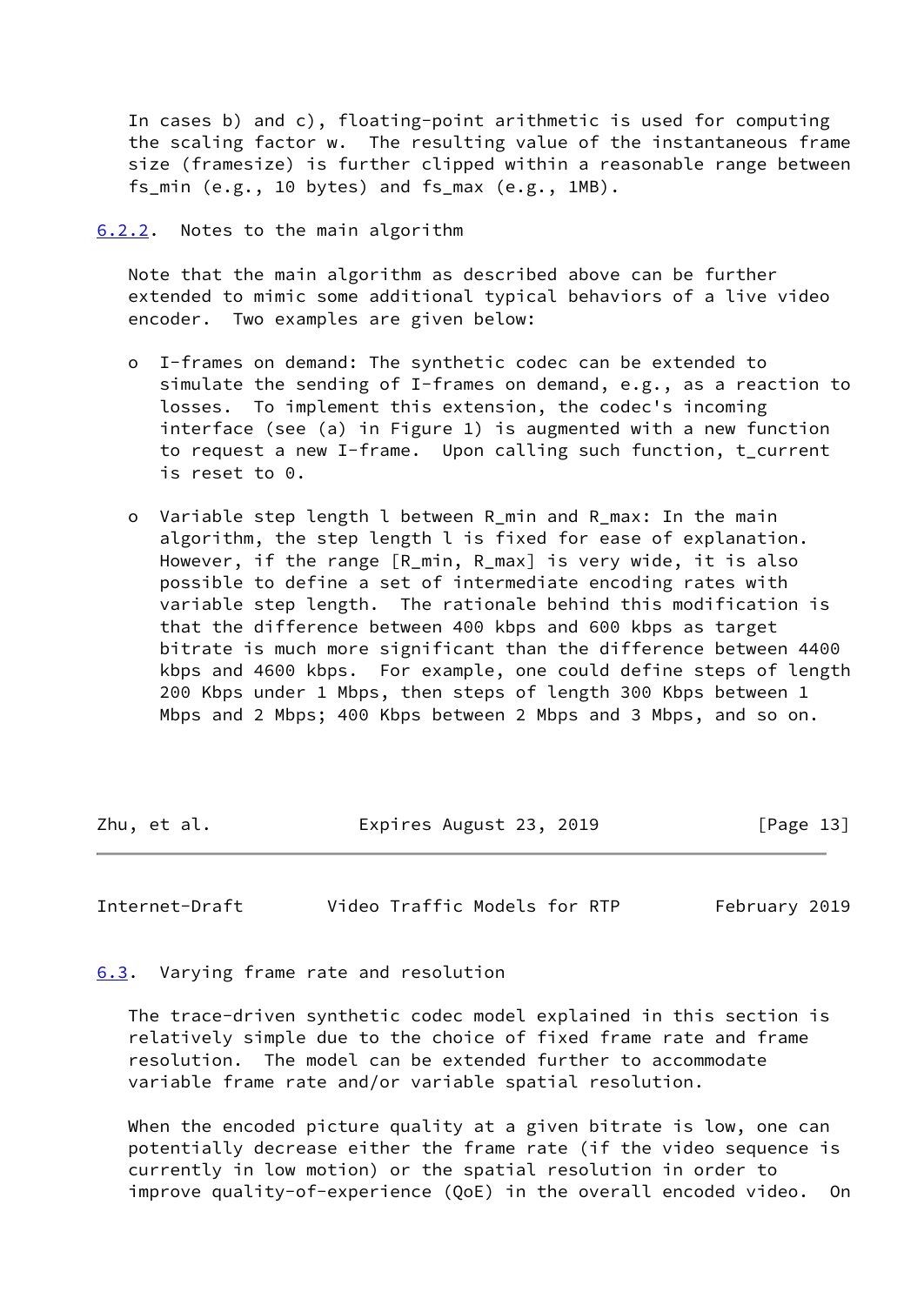the other hand, if target bitrate increases to a point where there is no longer a perceptible improvement in the picture quality of individual frames, then one might afford to increase the spatial resolution or the frame rate (useful if the video is currently in high motion).

 Many techniques have been proposed to choose over time the best combination of encoder quantization step size, frame rate, and spatial resolution in order to maximize the quality of live video codecs  $[0$ zer2011][Hu2010]. Future work may consider extending the trace-driven codec to accommodate variable frame rate and/or resolution.

 From the perspective of congestion control, varying the spatial resolution typically requires a new intra-coded frame to be generated, thereby incurring a temporary burst in the output traffic pattern. The impact of frame rate change tends to be more subtle: reducing frame rate from high to low leads to sparsely spaced larger encoded packets instead of many densely spaced smaller packets. Such difference in traffic profiles may still affect the performance of congestion control, especially when outgoing packets are not paced by the media transport module. Investigation of varying frame rate and resolution are left for future work.

<span id="page-15-0"></span>[7](#page-15-0). Combining The Two Models

 It is worthwhile noting that the statistical and trace-driven models each have their own advantages and drawbacks. Both models are fairly simple to implement. It takes significantly greater effort to fit the parameters of a statistical model to actual encoder output data. In contrast, it is straightforward for a trace-driven model to obtain encoded frame size data. Once validated, the statistical model is more flexible in mimicking a wide range of encoder/content behaviors by simply varying the corresponding parameters in the model. In this regard, a trace-driven model relies -- by definition -- on additional data collection efforts for accommodating new codecs or video contents.

| Zhu, et al. | Expires August 23, 2019 | [Page 14] |
|-------------|-------------------------|-----------|
|-------------|-------------------------|-----------|

Internet-Draft Video Traffic Models for RTP February 2019

 In general, the trace-driven model is more realistic for mimicking the ongoing, steady-state behavior of a video traffic source with fluctuations around a constant target rate. In contrast, the statistical model is more versatile for simulating the behavior of a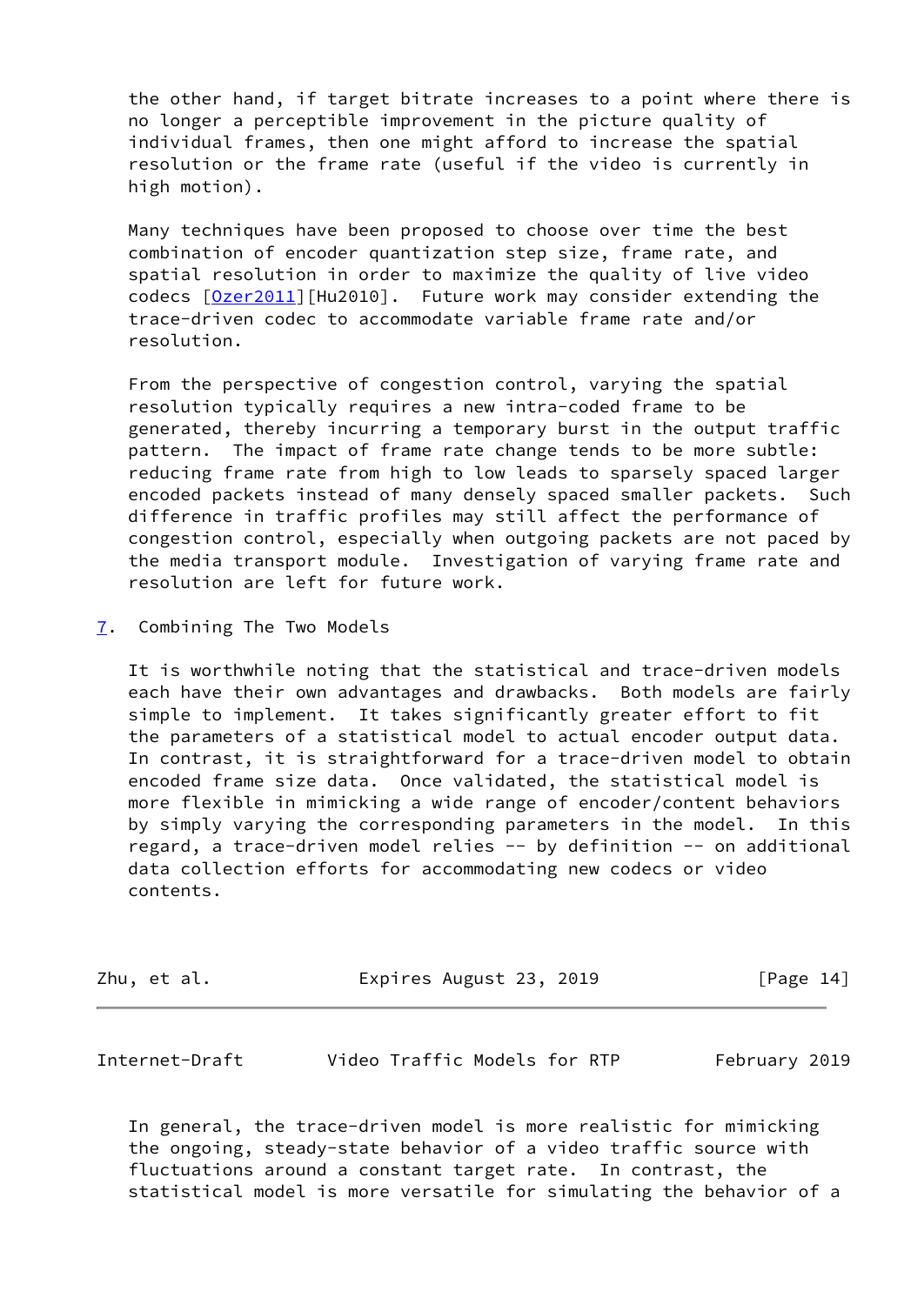video stream in transient, such as when encountering sudden rate changes. It is also possible to combine both methods into a hybrid model. In this case, the steady-state behavior is driven by traces during steady state and the transient-state behavior is driven by the statistical model.



Figure 3: A hybrid video traffic model

 As shown in Figure 3, the video traffic model operates in a transient state if the requested target rate R\_v is substantially different from the previous target, or else it operates in steady state. During the transient state, a total of K\_d frames are generated by the statistical model, resulting in one (1) big burst frame with size K\_B followed by K\_d-1 smaller frames. When operating at steady state, the video traffic model simply generates a frame according to the trace-driven model given the target rate, while modulating the frame interval according to the distribution specified by the statistical model. One example criterion for determining whether the traffic model should operate in a transient state is whether the rate change exceeds 10% of the previous target rate. Finally, as this model follows transient-state behavior dictated by the statistical model, upon a substantial rate change, the model will follow the time-damping mechanism as defined in **Section 5.1**, which is governed by parameter tau v.

Zhu, et al. **Expires August 23, 2019** [Page 15]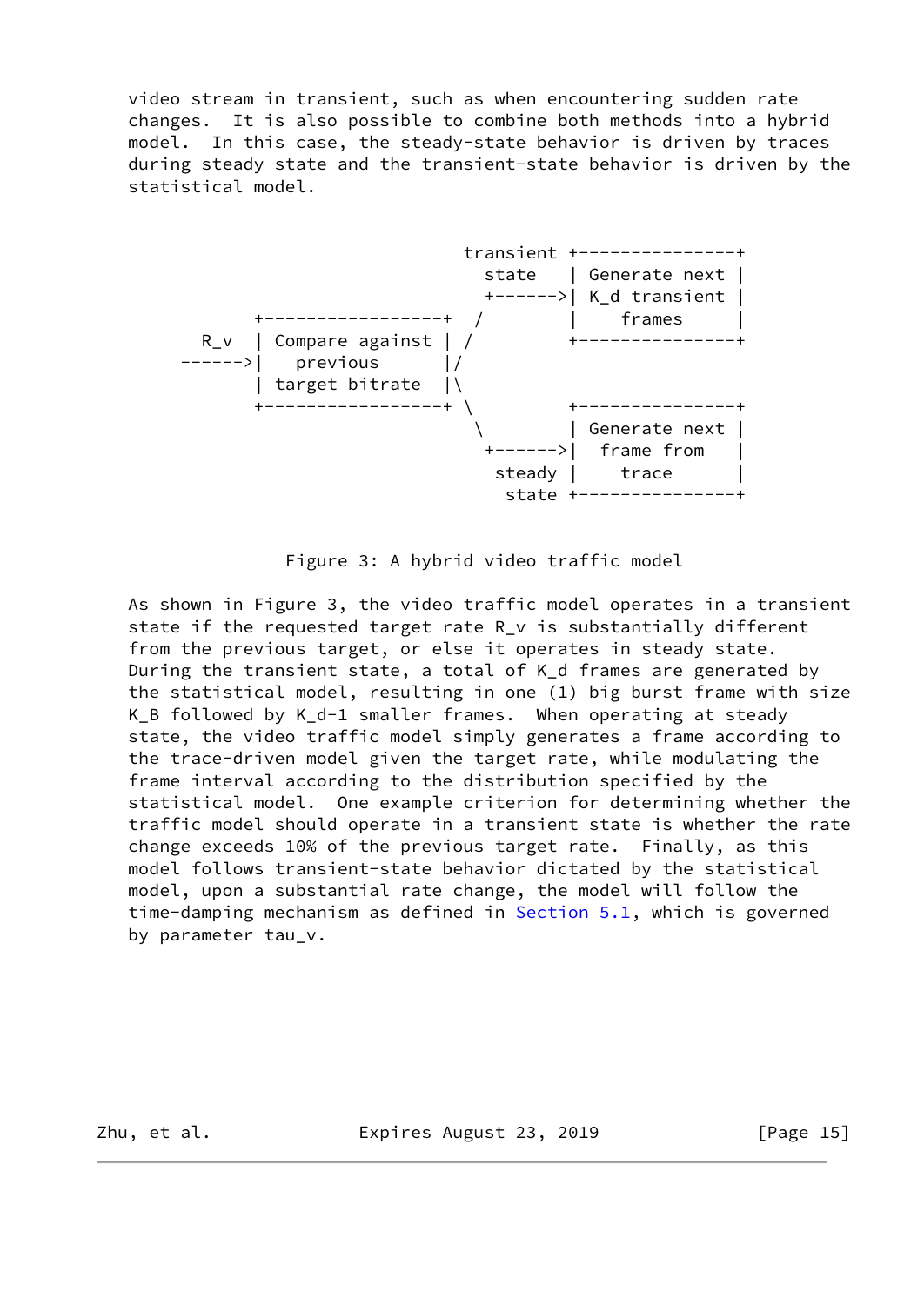<span id="page-17-1"></span><span id="page-17-0"></span>[8](#page-17-0). Implementation Status

 The statistical, trace-driven, and hybrid models as described in this draft have been implemented as a stand-alone, platform-independent synthetic traffic source module. It can be easily integrated into network simulation platforms such as  $[ns-2]$  $[ns-2]$  and  $[ns-3]$  $[ns-3]$ , as well as testbeds using a real network. The stand-alone traffic source module is available as an open source implementation at [\[Syncodecs\]](#page-18-7).

<span id="page-17-2"></span>[9](#page-17-2). IANA Considerations

There are no IANA impacts in this memo.

<span id="page-17-3"></span>[10.](#page-17-3) Security Considerations

 The synthetic video traffic models as described in this draft do not impose any security threats. They are designed to mimic realistic traffic patterns for evaluating candidate RTP-based congestion control algorithms, so as to ensure stable operations of the network. It is RECOMMENDED that candidate algorithms be tested using the video traffic models presented in this draft before wide deployment over the Internet. If the generated synthetic traffic flows are sent over the Internet, they also need to be congestion controlled.

- <span id="page-17-4"></span>[11.](#page-17-4) References
- <span id="page-17-5"></span>[11.1](#page-17-5). Normative References
	- [RFC2119] Bradner, S., "Key words for use in RFCs to Indicate Requirement Levels", [BCP 14](https://datatracker.ietf.org/doc/pdf/bcp14), [RFC 2119](https://datatracker.ietf.org/doc/pdf/rfc2119), DOI 10.17487/RFC2119, March 1997, <[https://www.rfc-editor.org/info/rfc2119>](https://www.rfc-editor.org/info/rfc2119).
	- [RFC8174] Leiba, B., "Ambiguity of Uppercase vs Lowercase in [RFC](https://datatracker.ietf.org/doc/pdf/rfc2119) [2119](https://datatracker.ietf.org/doc/pdf/rfc2119) Key Words", [BCP 14](https://datatracker.ietf.org/doc/pdf/bcp14), [RFC 8174,](https://datatracker.ietf.org/doc/pdf/rfc8174) DOI 10.17487/RFC8174, May 2017, [<https://www.rfc-editor.org/info/rfc8174](https://www.rfc-editor.org/info/rfc8174)>.
- <span id="page-17-8"></span><span id="page-17-7"></span><span id="page-17-6"></span>[11.2](#page-17-6). Informative References
	- [H264] ITU-T Recommendation H.264, "Advanced video coding for generic audiovisual services", May 2003, <[https://www.itu.int/rec/T-REC-H.264>](https://www.itu.int/rec/T-REC-H.264).
	- [HEVC] ITU-T Recommendation H.265, "High efficiency video coding", April 2013, <[https://www.itu.int/rec/T-REC-H.265>](https://www.itu.int/rec/T-REC-H.265).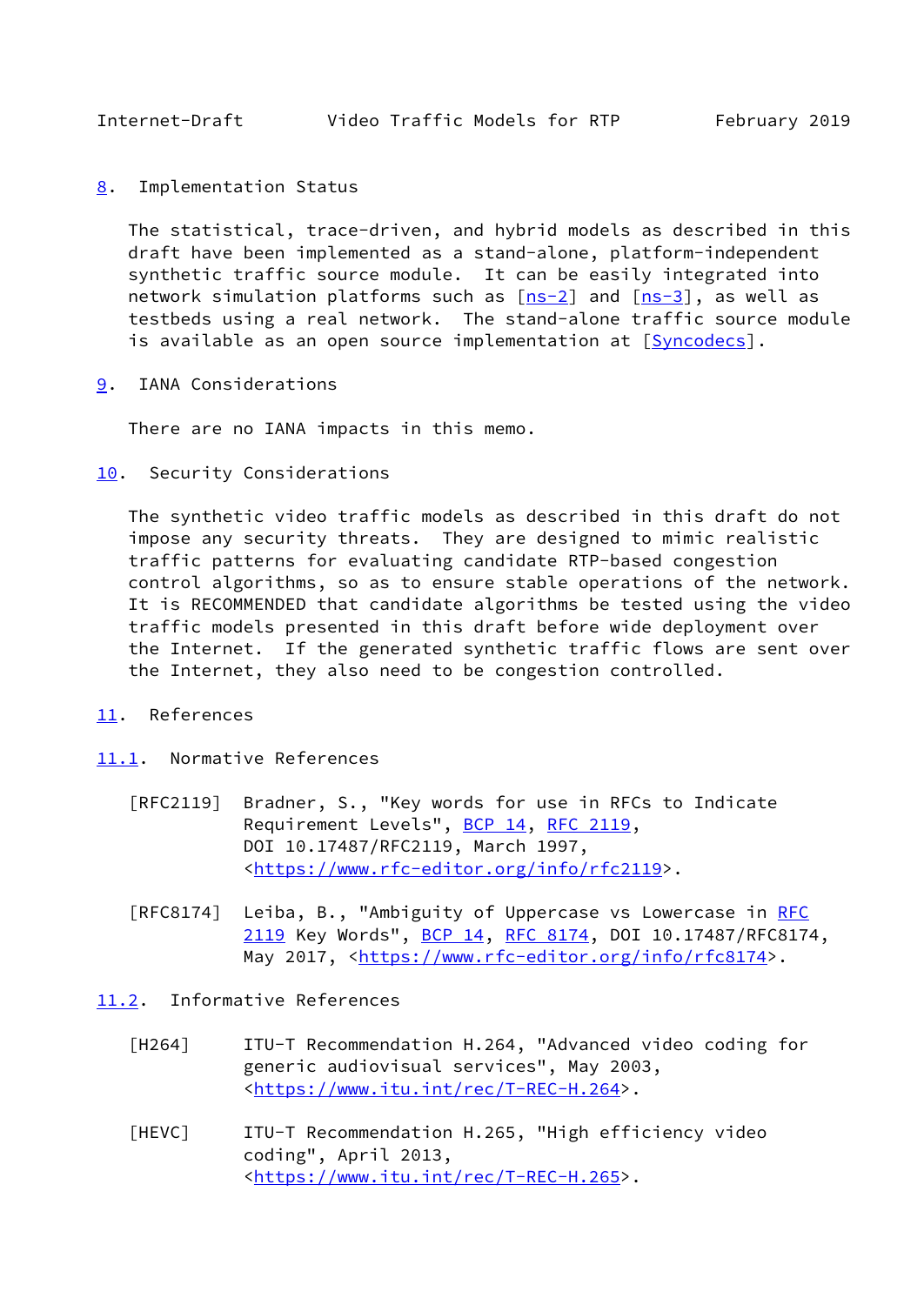<span id="page-18-0"></span>

| Internet-Draft | Video Traffic Models for RTP |  | February 2019 |  |
|----------------|------------------------------|--|---------------|--|
|                |                              |  |               |  |

 [Hu2010] Hu, H., Ma, Z., and Y. Wang, "Optimization of Spatial, Temporal and Amplitude Resolution for Rate-Constrained Video Coding and Scalable Video Adaptation", in Proc. 19th IEEE International Conference on Image Processing, (ICIP'12), September 2012.

#### <span id="page-18-3"></span>[IETF-Interim]

 Zhu, X., Mena, S., and Z. Sarker, "Update on RMCAT Video Traffic Model: Trace Analysis and Model Update", April 2017, [<https://www.ietf.org/proceedings/](https://www.ietf.org/proceedings/interim-2017-rmcat-01/slides/slides-interim-2017-rmcat-01-sessa-update-on-video-traffic-model-draft-00.pdf) [interim-2017-rmcat-01/slides/slides-interim-2017-rmcat-01](https://www.ietf.org/proceedings/interim-2017-rmcat-01/slides/slides-interim-2017-rmcat-01-sessa-update-on-video-traffic-model-draft-00.pdf) [sessa-update-on-video-traffic-model-draft-00.pdf>](https://www.ietf.org/proceedings/interim-2017-rmcat-01/slides/slides-interim-2017-rmcat-01-sessa-update-on-video-traffic-model-draft-00.pdf).

- <span id="page-18-5"></span> [ns-2] "The Network Simulator - ns-2", <[http://www.isi.edu/nsnam/ns/>](http://www.isi.edu/nsnam/ns/).
- <span id="page-18-6"></span>[ns-3] "The Network Simulator - ns-3", <<https://www.nsnam.org/>>.

#### <span id="page-18-4"></span>[Ozer2011]

 Ozer, J., "Video Compression for Flash, Apple Devices and HTML5", ISBN 13:978-0976259503, 2011.

#### <span id="page-18-2"></span>[Papoulis]

 Papoulis, A., "Probability, Random Variables and Stochastic Processes", 2002.

 [RFC5104] Wenger, S., Chandra, U., Westerlund, M., and B. Burman, "Codec Control Messages in the RTP Audio-Visual Profile with Feedback (AVPF)", [RFC 5104](https://datatracker.ietf.org/doc/pdf/rfc5104), DOI 10.17487/RFC5104, February 2008, <<https://www.rfc-editor.org/info/rfc5104>>.

## <span id="page-18-7"></span>[Syncodecs]

 Mena, S., D'Aronco, S., and X. Zhu, "Syncodecs: Synthetic codecs for evaluation of RMCAT work", <[https://github.com/cisco/syncodecs>](https://github.com/cisco/syncodecs).

#### <span id="page-18-1"></span>[Tanwir2013]

 Tanwir, S. and H. Perros, "A Survey of VBR Video Traffic Models", IEEE Communications Surveys and Tutorials, vol. 15, no. 5, pp. 1778-1802., October 2013.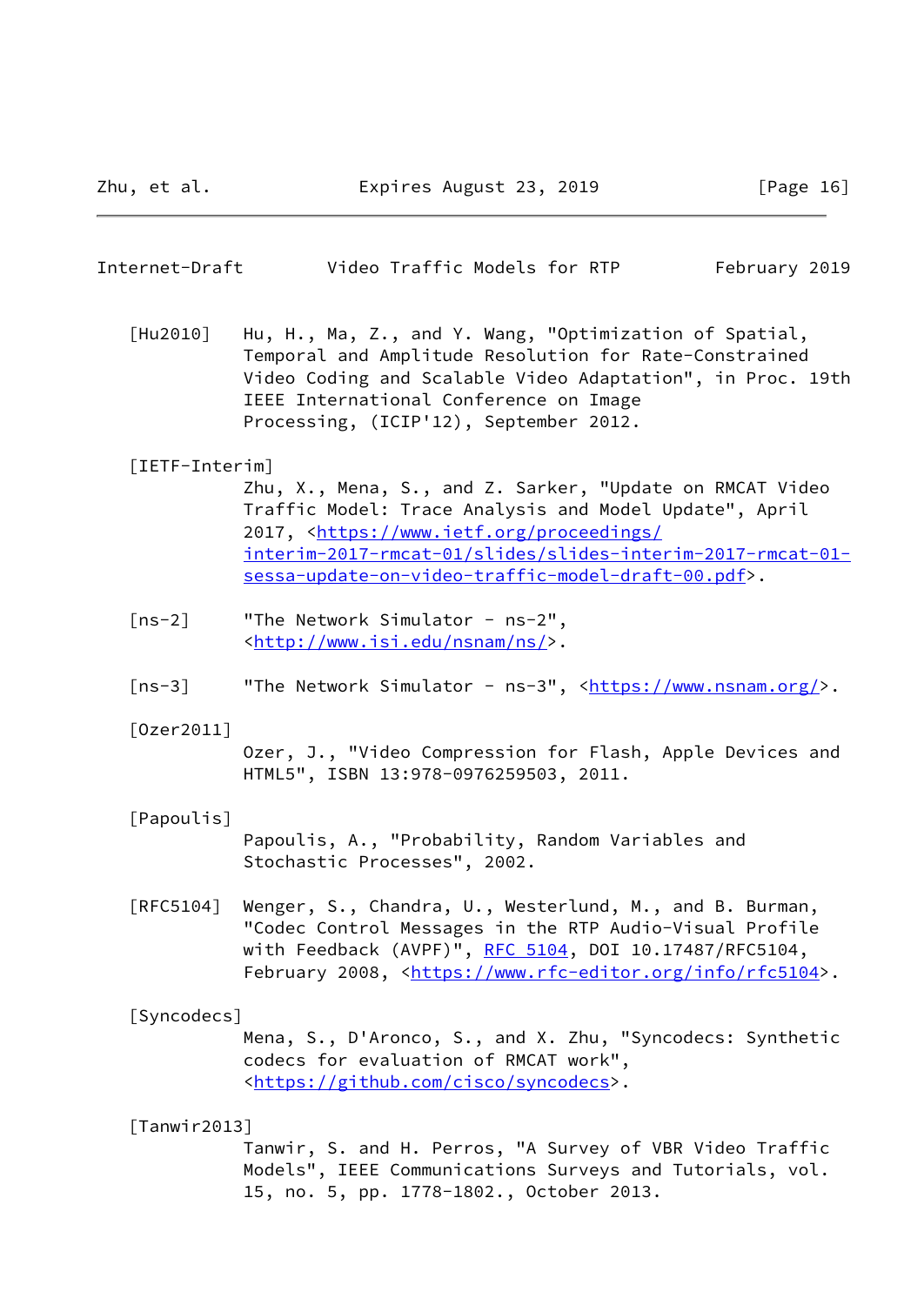Authors' Addresses

Zhu, et al. **Expires August 23, 2019** [Page 17]

Internet-Draft Video Traffic Models for RTP February 2019 Xiaoqing Zhu Cisco Systems 12515 Research Blvd., Building 4 Austin, TX 78759 USA Email: xiaoqzhu@cisco.com Sergio Mena de la Cruz Cisco Systems EPFL, Quartier de l'Innovation, Batiment E Ecublens, Vaud 1015 Switzerland Email: semena@cisco.com Zaheduzzaman Sarker Ericsson AB Luleae, SE 977 53 Sweden Phone: +46 10 717 37 43 Email: zaheduzzaman.sarker@ericsson.com